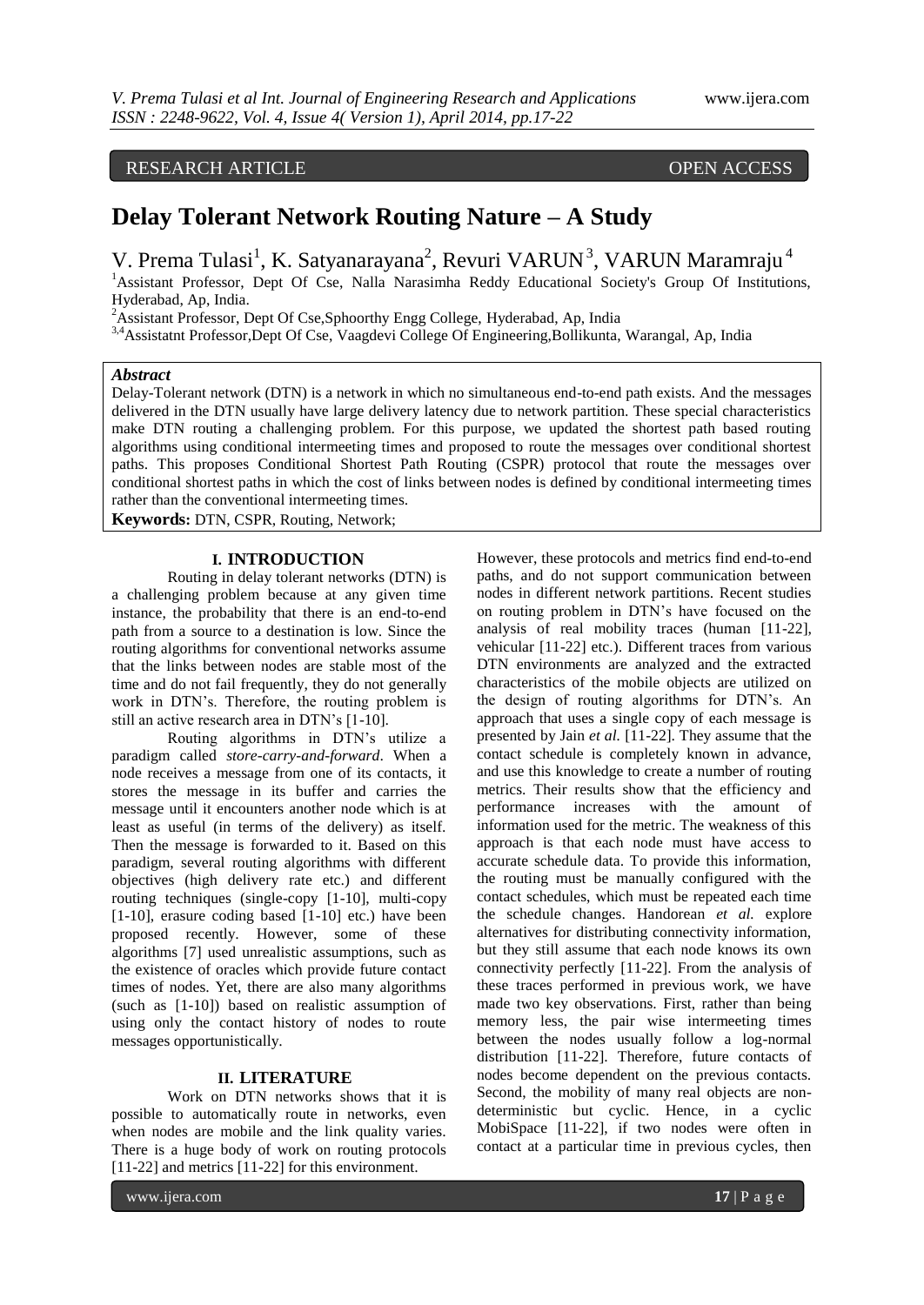they will most likely be in contact at around the same time in the next cycle.

# **III. ROUTING**

In wireless sensor networks or in networking sending the data or information in packets from source sender to receiver destination, Sending data from sender side system to receiver side routing is classified into static and dynamic routing.

**Static Routing:** In this routing, information of all networks must be entered manually by the administrator on all routers. As routing data is entered by the administrator there is no requirement to perform any metric calculations to determine paths. Advantages of static routing are: Doesn't exchange any routing tables hence it doesn't consume any bandwidth. Again the bandwidths which may be consumed in dynamic updates are saved. Low processing power may suffice; hence we can use cheaper routers. Higher Security as there is no information being regarding routing on the connecting links. Draw backs of static routing are each remote network information is written manually. Reconfiguration is problematic and tedious if there is a change in the topology.





**Dynamic Routing:** These routing protocols are used to facilitate the exchange of routing information between routers. Routing protocols allow routers to dynamically learn information of all remote networks and automatically add this information to their own routing. Routing protocols determine the best path to each network, which is then added to the routing table. One of the primary benefits of using a dynamic routing protocol is that routers exchange routing information whenever there is a topology change. This exchange allows routers to automatically learn about new networks and also to find alternate paths if there is a link failure to a current network. Static routing over dynamic routing protocols requires less administrative overhead, the actual procedure is shown in Fig 1. However, the expense of using dynamic routing protocols is dedicating part of a router's resources for protocol operation, including CPU time and network link bandwidth. Despite the

benefits of dynamic routing, static routing still has its place. There are times when static routing is more appropriate and other times when dynamic routing is the better choice.

#### **IV. THEORETICAL ANALYSIS**

In this section we analyze and briefly discuss the Tools and algorithms which we used to Emphatic import of conditional dynamic shortest path routing in Delay Tolerant Network. In our discussion, we shall first examine the algorithms and their work. In this, we implement a shortest path routing based algorithms. Based on these algorithms we find the conditional intermeeting time. We propose Conditional Shortest Path Routing (CSPR) protocol that route the messages over conditional shortest paths in which the cost of links between nodes is defined by conditional intermeeting times rather than the conventional intermeeting times.

**Network Model:** We model a DTN as a graph  $G =$  $(V, E)$  where the vertices  $(V)$  are mobile nodes and the edges  $(E)$  represent the connections between these nodes. However, different from previous DTN network models, we assume that there may be multiple unidirectional (*Eu*) and bidirectional (*Eb*) edges between the nodes. The neighbors of a node *i* are denoted with *N*(*i*) and the edge sets are given as follows: The above definition of *Eu* allows for multiple unidirectional edges between any two nodes. However, these edges differ from each other in terms of their weights and the corresponding third node. This third node indicates the previous meeting and is used as a reference point while defining the conditional intermeeting time (weight of the edge). We illustrate a sample DTN graph with four nodes and nine edges. Of these nine edges, three are bidirectional with weights of standard intermeeting times between nodes, and six are unidirectional edges with weights of conditional intermeeting times.

**Conditional Shortest Path Routing:** Our algorithm basically finds conditional shortest paths (CSP) for each source-destination pair and routes the messages over these paths. We define the CSP from a node *n*0 to a node *nd* as follows:

$$
CSP(n_0, n_d) = \{n_0, n_1, \dots, n_{d-1}, n_d \mid \Re_{n_0}(n_1|t) + \sum_{i=1}^{d-1} \tau_{n_i}(n_{i+1}|n_{i-1}) \text{ is minimized.}\}
$$

Here, *t* represents the time that has passed since the last meeting of node *n*0 with *n*1 and  $\Re_{n_0}(n_1|t)$  is the expected residual time for node *n*0 to meet with node *n*1 given that they have not met in the last *t* time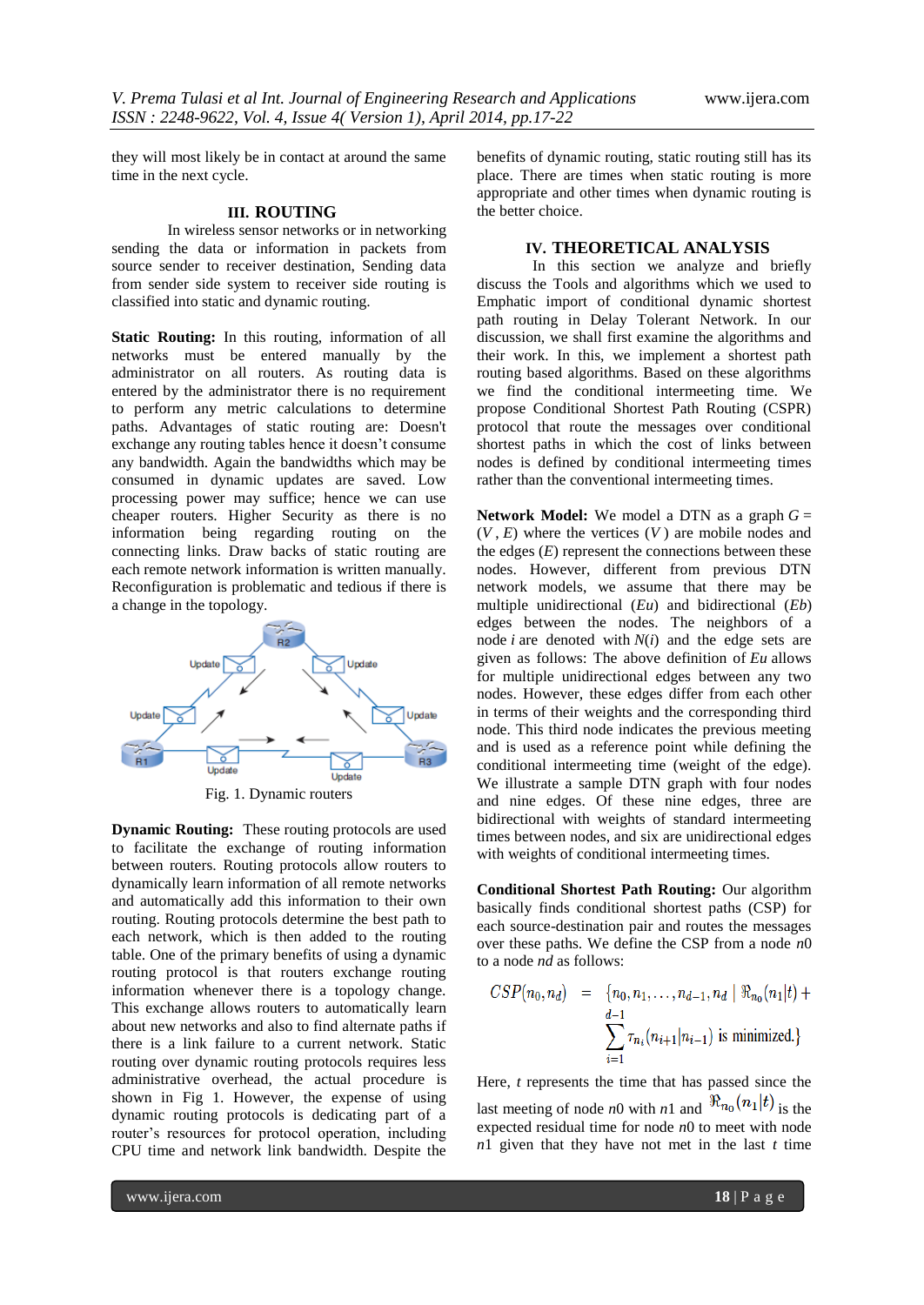units.  $\Re_{n_0}(n_1|t)$  Can be computed with parameters of distribution representing the intermeeting time between *n*0 and *n*1. It can also be computed in a discrete manner from the contact history of *n*0 and *n*1.

Assume that node *i* observed *d* intermeeting times with node *j* in its past. Let *τ* 1

$$
\Re_i(j|t) = \frac{\sum_{k=1}^d f_i^k(j)}{|\{\tau_i^k(j) \ge t\}|} \text{ where,}
$$
\n
$$
f_i^k(j) = \begin{cases} \tau_i^k(j) - t & \text{if } \tau_i^k(j) \ge t \\ 0 & \text{otherwise} \end{cases}
$$

Here, if none of the *d* observed intermeeting times is bigger than *t* (this case occurs less likely as the contact history grows), a good approximation can be to assume  $\Re_i(j|t) = 0$ . We will next provide an example to show the benefit of CSP over SP. The weights of edges  $(A, C)$  and  $(A, B)$  show the expected residual time of node *A* with nodes *C* and *B*  respectively in both graphs. But the weights of edges (*C*, *D*) and (*B*, *D*) are different in both graphs. While in the left graph, they show the average intermeeting times of nodes *C* and *B* with *D* respectively, in the right graph, they show the average conditional intermeeting times of the same nodes with *D* relative to their meeting with node *A*. From the left graph, we conclude that SP(*A*, *D*) follows (*A,B,D*). Hence, it is expected that on average a message from node *A* will be delivered to node *D* in 40 time units. However this may not be the actual shortest delay path. As the weight of edge  $(C, D)$  states in the right graph, node *C* can have a smaller conditional intermeeting time (than the standard intermeeting time) with node *D*  assuming that it has met node *A*. This provides node *C* with a faster transfer of the message to node *D*  after meeting node *A*. Hence, in the right graph, CSP(*A*, *D*) is (*A,C,D*) with the path cost of 30 time units. Each node forms the aforementioned network model and collects the standard and conditional intermeeting times of their nodes between each other through epidemic link state protocol. However, once the weights are known, it is not as easy to find CSP's as it is to find SP's. Consider Figure 5 where the CSP(*A*, *E*) follows path 2 and CSP(*A*, *D*) follows (*A*, *B*, *D*). This situation is likely to happen in a DTN, if  $\tau D(E/B) \geq \tau D(E/C)$  is satisfied. Running Dijkstra's or Bellman-ford algorithm on the current graph structure cannot detect such cases and concludes that CSP(*A*, *E*) is (*A*, *B*, *D*, *E*). Therefore, to obtain the correct CSP's for each source destination pair, we propose the following transformation on the current graph structure. Given a DTN graph  $G = (V,E)$ , we obtain a new graph  $G' = (V', E')$  where:

$$
V' \subseteq V \times V \text{ and } E' \subseteq V' \times V' \text{ where,}
$$
  
\n
$$
V' = \{(i_j) \mid \forall j \in N(i)\} \text{ and } E' = \{(i_j, k_l) \mid i = l\}
$$
  
\nwhere,  $w'(i_j, k_l) = \begin{cases} \tau_i(k|j) & \text{if } j \neq k \\ \tau_i(k) & \text{otherwise} \end{cases}$ 

Note that the edges in *Eb* (in *G*) are made directional in *G'* and the edges in *Eu* between the same pair of nodes are separated in *E'*. This graph transformation keeps all the historical information that conditional intermeeting times require and also keeps only the paths with a valid history. For example, for a path *A,B,C,D* in *G*, an edge like (*CD,DA*) in *G'* cannot be chosen because of the edge settings in the graph. Hence, only the correct  $\tau$  values will be added to the path calculation. To solve the CSP problem however, we add one vertex for source *S* (apart from its permutations) and one vertex for destination node *D*. We also add outgoing edges from *S* to each vertex  $(i_S) \in V'$  with weight  $\Re S(i|t)$ . Furthermore, for the destination node,  $D$ , we add only incoming edges from each vertex  $i_j \in V'$  with weight  $\tau_i(D_i)$  and the algorithm is shown in Algorithm 1.

| <b>ALGORITHM1</b>                                         |
|-----------------------------------------------------------|
| update (node m, time t)                                   |
| $1$ : if m is seen first time then                        |
| 2: firstTimeAt[m] $\leftarrow$ t                          |
| $3:$ else                                                 |
| 4: increment $\beta_m$ by 1                               |
| 5: lastTimeAt[m] $\leftarrow$ t                           |
| $6:$ end if                                               |
| 7: for each neighbor $j \in N$ and $j \neq m$ do          |
| 8: start a timer tmj                                      |
| $9:$ end for                                              |
| 10: for each neighbor $j \in N$ and $j \neq m$ do         |
| 11: for each timer tjm running do                         |
| 12: $S[i][m]$ += time on tjm                              |
| 13: increment $C[j][m]$ by 1                              |
| $14:$ end for                                             |
| 15: delete all timers tjm                                 |
| $16:$ end for                                             |
| 17: for each neighbor $i \in N$ do                        |
| 18: for each neighbor $j \in N$ and $j \neq i$ do         |
| 19: if S[j][i] $\neq$ 0 then                              |
| 20: T <sub>s</sub> (i j) ← S[j][i] / C[j][i]              |
| $21:$ end if                                              |
| $22:$ end for                                             |
| 23: T <sub>s</sub> (i) ← (lastTimeAt[i] – firstTimeAt[i]) |
| $\angle \beta_i$                                          |
| 24: end for                                               |

### **V. MODULES IMPLEMENTED**

Modules implemented in this paper as follows: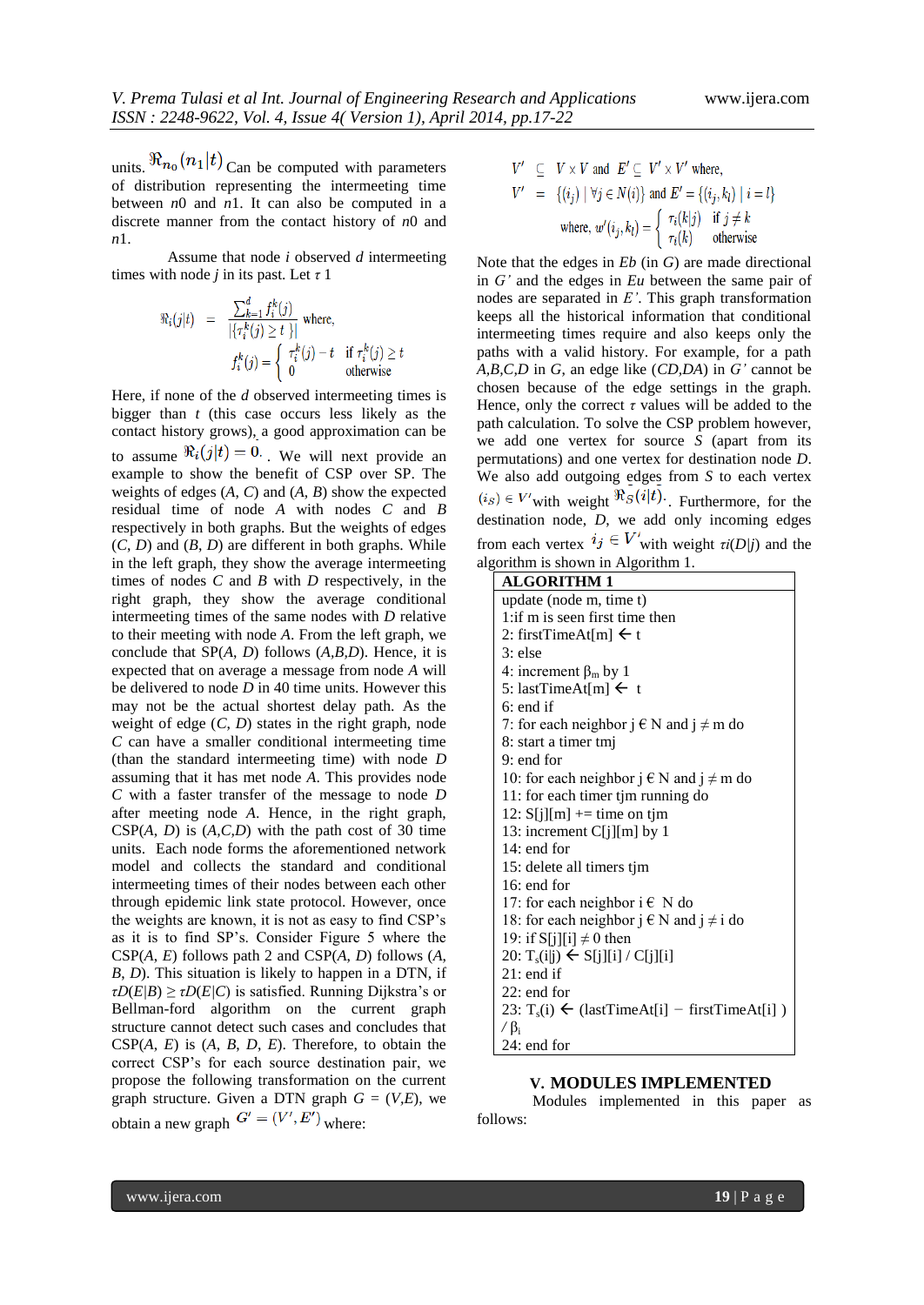**Networking Module:** Client-server computing or networking is a distributed application architecture that partitions tasks or workloads between service providers (servers) and service requesters, called clients. Often clients and servers operate over a computer network on separate hardware. A server machine is a high-performance host that is running one or more server programs which share its resources with clients. A client also shares any of its resources; Clients therefore initiate communication sessions with servers which await (listen to) incoming requests.

**Shortest Path Module:** In multi-hop wireless networks, packets are transferred through routes that could be composed of multiple relay nodes between sources and destinations. In many multi-hop wireless networks, shortest path routing is often used for its simplicity and scalability, and this is closely approximated by straight line routing for large multihop wireless networks. Thus, in this paper, we will focus on straight line routing for delivering packets from sources to destinations.

**Straight Line Routing Module:** Both simulations and analysis show that the relay load over the network, imposed by straight line routing, depends on the model of the traffic pattern. Even if the system settings are identical and straight line routing is commonly adopted, the relay load induced by "random" traffic could be distributed differently over the network. This paradoxical result is a consequence of the famous Bertrand's paradox. Thus, in contrast to traditional belief, there are many scenarios in which straight line routing itself can balance the load over the network, and in such cases explicit loadbalanced routing may not help mitigate the relaying load.

**Multi Hop Module:** Analyze the load for a homogeneous multi-hop wireless network for the case of straight line routing in shortest path routing is frequently approximated to straight line routing in large multi-hop wireless networks. Since geographical and geometric attributes of nodes and routes affect the nodal load, we employ results from geometric probabilities to solve the problem. Based on our analytical results, we are able to show the precise relationship between the number of nodes and the load at each node, and the geographical distribution of the relaying load over the network for different scenarios. Interestingly, straight line routing itself can balance the relay load over the disk in certain cases.

#### **VI. RESULTS**

We conducted the simulation study from server to client in sending the file through conditional shortest path. We ran the conditional shortest path routing algorithm for it. Initial number of nodes that are selected for sending the file will be reduced after applying the algorithm, so that few nodes are selected as the shortest path, which are shown in Fig 2 and 3.



**Fig 2 Results of shortest path**



# **Fig 3 Results of Node connection**

# **VII. COMPARATIVE STUDY**

A Distributed adaptive fault- tolerant routing scheme is proposed for an injured hypercube in which each node is required to know only the condition of its own links. Despite its simplicity, this scheme is shown to be capable of routing messages successfully in an injured n-dimensional hypercube as long as the number of faulty components is less than n. Moreover, it is proved that this scheme routes messages via shortest paths with a rather high probability, and the expected length of a resulting path is very close so that of a shortest path. Since the assumption that the number of faulty components is less than n in an n-dimensional hypercube might limit the usefulness of the above scheme, a routing scheme based on depth-first search which works in the presence of an arbitrary number of faulty components is introduced. Due to the insufficient information on faulty components, however, the paths chosen by this scheme may not always be the shortest. In our system, defines the intermeeting time concept between nodes and introduces a new link metric called conditional intermeeting time.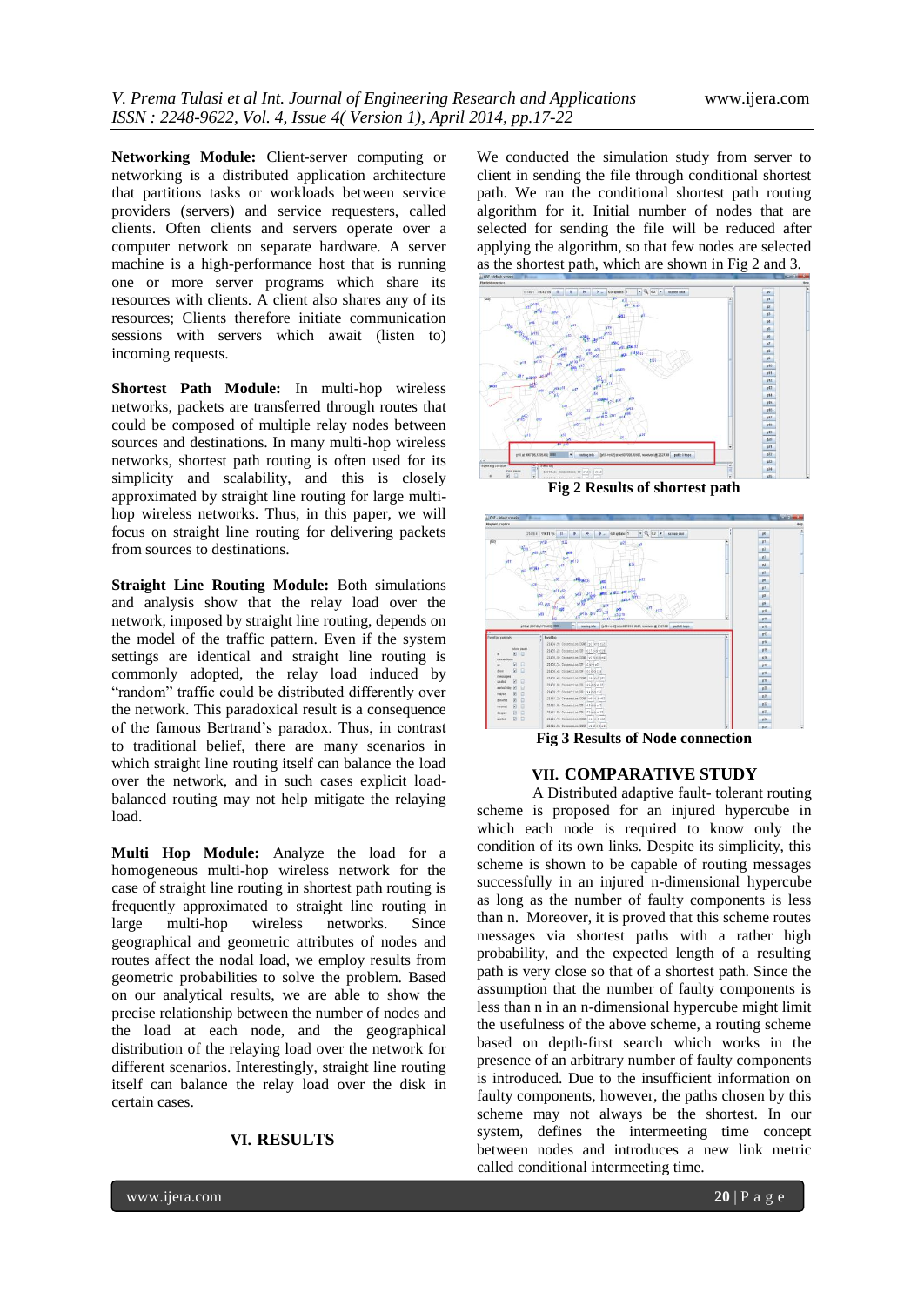It is the intermeeting time between two nodes given that one of the nodes has previously met a certain other node. This updated definition of intermeeting time is also more convenient for the context of message routing because the messages are received from a node and given to another node on the way towards the destination. Here, conditional intermeeting time represent the period over which the node holds the message. To show the benefits of the proposed metric, the project proposes conditional shortest path routing (CSPR) protocol in which average conditional intermeeting times are used as link costs rather than standard intermeeting times and the messages are routed over conditional shortest paths (CSP). By comparing CSPR protocol with the existing shortest path (SP) based routing protocol through real trace driven simulations the results demonstrate that CSPR achieves higher delivery rate and lower end-to-end delay compared to the shortest path based routing protocols.

#### **VIII. CONCLUSIONS**

We introduced a new metric called conditional intermeeting time inspired by the results of the recent studies showing that nodes' intermeeting times are not memory less and that motion patterns of mobile nodes are frequently repetitive. Then, we looked at the effects of this metric on shortest path based routing in dtn's. For this purpose, we updated the shortest path based routing algorithms using conditional intermeeting times and proposed to route the messages over conditional shortest paths. Finally, we ran simulations to evaluate the proposed algorithm and demonstrated the superiority of CSPR protocol over the existing shortest path routing algorithms.

#### **REFERENCES**

- [1] Delay tolerant networking research group, http://www.dtnrg.org.
- [2] T. Spyropoulos, K. Psounis,C. S. Raghavendra, Efficient routing in intermittently connected mobile networks: The single-copy case, IEEE/ACM Transactions on Networking, vol. 16, no. 1, Feb. 2008.
- [3] J. Burgess, B. Gallagher, D. Jensen, and B. N. Levine, MaxProp: Routing for Vehicle-Based Disruption- Tolerant Networks, In Proc. IEEE Infocom, April 2006.
- [4] A. Vahdat and D. Becker, Epidemic routing for partially connected ad hoc networks, Duke University, Tech. Rep. CS-200006, 2000.
- [5] T. Spyropoulos, K. Psounis,C. S. Raghavendra, Efficient routing in intermittently connected mobile networks:

The multi-copy case, IEEE/ACM Transactions on Networking, 2008.

- [6] Y. Wang, S. Jain, M. Martonosi, and K. Fall, Erasure coding based routing for opportunistic networks, in Proceedings of ACM SIGCOMM workshop on Delay Tolerant Networking (WDTN), 2005.
- [7] S. Jain, K. Fall, and R. Patra, Routing in a delay tolerant network, in Proceedings of ACM SIGCOMM, Aug. 2004.
- [8] T. Spyropoulos, K. Psounis,C. S. Raghavendra, Spray and Wait: An Efficient Routing Scheme for Intermittently Connected Mobile Networks, ACM SIGCOMM Workshop, 2005.
- [9] A. Lindgren, A. Doria, and O. Schelen, Probabilistic routing in intermittently connected networks, SIGMOBILE Mobile Computing and Communication Review, vol. 7, no. 3, 2003.
- [10] E. P. C. Jones, L. Li, and P. A. S. Ward, Practical routing in delay tolerant networks, in Proceedings of ACM SIGCOMM workshop on Delay Tolerant Networking (WDTN), 2005.
- [11] C. E. Perkins and P. Bhagwat. Highly dynamic destination-sequenced distancevector routing (DSDV) for mobile computers. In ACM SIGCOMM, 1994.
- [12] C. E. Perkins and E. M. Royer. Ad-hoc ondemand distance vector routing. In IEEE WMCSA, 1999.
- [13] E. M. Royer and C.-K. Toh. A review of current routing protocols for ad hoc mobile wireless networks. IEEE Personal Communications, 6:46–55, 1999
- [14] D. S. J. De Couto, D. Aguayo, J. Bicket, and R. Morris. A high-throughput path metric for multi-hop wireless routing. In ACM MobiCom, 2003.
- [15] R. Draves, J. Padhye, and B. Zill. Routing in multi-radio, multi-hop wireless mesh networks. In ACM MobiCom, 2004.
- [16] X. Zhang, J. F. Kurose, B. Levine, D. Towsley, and H. Zhang, Study of a Bus-Based Disruption Tolerant Network: Mobility Modeling and Impact on Routing, In Proceedings of ACM MobiCom, 2007.
- [17] R. Handorean, C. Gill, and G.-C. Roman. Accommodating transient connectivity in ad hoc and mobile settings. Lecture Notes in Computer Science, 3001:305–322, March 2004.
- [18] S. Srinivasa and S. Krishnamurthy, CREST: An Opportunistic Forwarding Protocol Based on Conditional Residual Time, in Proceedings of IEEE SECON, 2009.